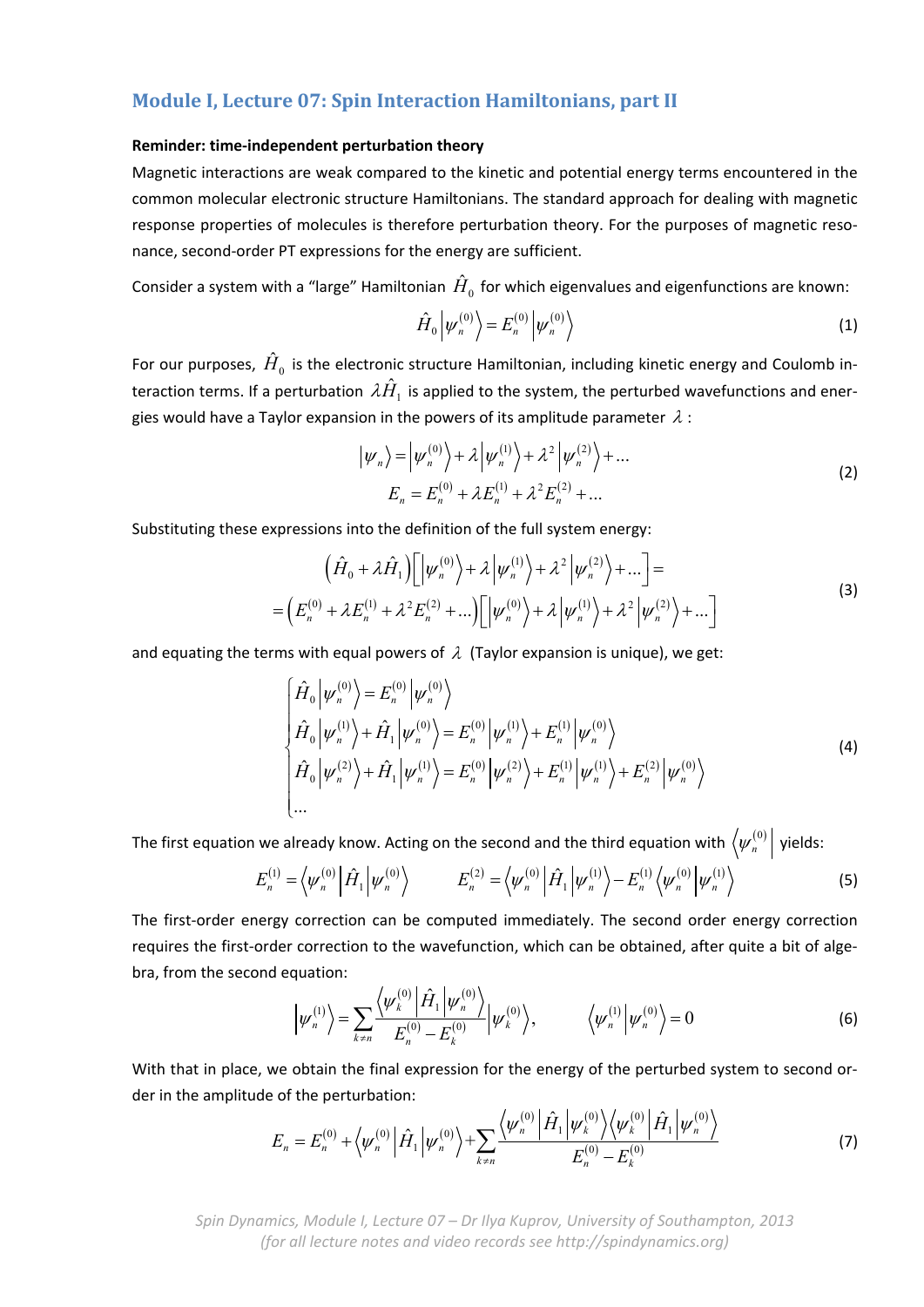## **Survey of interactions:** *g***‐tensor**

The formalism that leads to the spin Hamiltonian for the interaction of an electron spin with the applied magnetic field is similar to that for the chemical shielding tensor. The energy operator for the electron dipole in an external magnetic field is

$$
\hat{H}_{\rm G} = \mu_{\rm B} \hat{\vec{L}} \cdot \mathbf{g} \cdot \vec{B} \tag{8}
$$

where  $\hat{\vec{L}} = \begin{bmatrix} \hat{L}_X & \hat{L}_Y & \hat{L}_Z \end{bmatrix}$  is the electron spin operator vector,  $\vec{B}$ is the magnetic induction vector, **g** is a 3x3 matrix known as the *g-tensor* and the presence of Bohr magneton  $\mu_B$  in front of the equation is historical. The components of the *g*-tensor are obtained by differentiating the ground state molecular energy, obtained from Equation (7), with respect to the Cartesian components of the electron magnetic moment and the applied magnetic field:

$$
E = \vec{\mu}^{(e)} \cdot \mathbf{g} \cdot \vec{B}, \qquad g_{nk} = \frac{\partial^2 E}{\partial \mu_n^{(e)} \partial B_k}, \qquad \mathbf{g} = g_e \mathbf{1} + \Delta \mathbf{g}
$$
 (9)

where  $\Delta$ **g** is the deviation of the *g*-tensor from the free electron value  $g_e$ , which is a fundamental constant. After the derivatives are taken, the following perturbation terms survive in Equation (7):

$$
\Delta \mathbf{g} = \langle \Psi_0 | \hat{H}^{DS} + \hat{H}^{RZ} | \Psi_0 \rangle -
$$

$$
-\frac{1}{2} \sum_{m=1}^{\infty} \frac{\langle \Psi_0 | \hat{H}^{SO} | \Psi_m \rangle \langle \Psi_m | \hat{L}_g | \Psi_0 \rangle + \langle \Psi_0 | \hat{L}_g | \Psi_m \rangle \langle \Psi_m | \hat{H}^{SO} | \Psi_0 \rangle}{E_0 - E_m}
$$
(10)

The details of the Hamiltonians involved are beyond the scope of this course. The *diamagnetic shielding term*  $\hat{H}^{\text{DS}}$  is arising from the interaction between the vector potential of the external field and the vector potential of the electron dipole. The *relativistic Zeeman term*  $\hat{H}^{\text{RZ}}$  incorporates the relativistic correction to the interaction between electron magnetic moment and the applied magnetic field. The *spin‐ orbit coupling term*  $\hat{H}^{\text{SO}}$  includes the coupling between the magnetic moments associated with the orbital motion of the electrons and spins of both electrons and nuclei. The  $\hat{L_{g}}$  operator is simply the sum of electron angular momenta relative to the gauge origin.

In situations where any of the corresponding energies get outside the applicability range of perturbation theory or the relativistic effects cannot be ignored beyond  $1/c<sup>2</sup>$  terms (this often happens with paramagnetic metal clusters), more sophisticated theories must be used. Quantum mechanical calculations of *g*-tensors are normally performed using electronic structure theory software (Gaussian, ADF and OR-CA being particularly noteworthy). For our purposes, only Equation (8) really matters and we simply re‐ quire the *q*-tensor matrix as well as a schematic understanding of its physical origins.

# **Survey of interactions: isotropic hyperfine interaction**

Isotropic HFC arises as the result of electron‐nuclear *Fermi contact interaction*:

$$
\hat{H}_{\rm FC} = \frac{8\pi\hbar}{3} \gamma_{\rm e} \gamma_{\rm n} \rho \left(\vec{r}_{\rm n}\right) \left(\hat{\vec{S}}_{\rm e} \cdot \hat{\vec{S}}_{\rm n}\right) \tag{11}
$$

where  $\gamma_{\rm e}$  and  $\gamma_{\rm n}$  are magnetogyric ratios of the electron and the nucleus respectively,  $\rho(\vec{r}_{\rm n})$  is the electron spin density at the nucleus point,  $S_{\text{n}}$ ˆ *S*  $\hat{z}$ are nuclear spin operators and  $S_{\rm e}$ ˆ *S* ⊂<br>⇒ are electron spin oper‐ ators. This interaction has a complicated origin – it is an effective term that appears in the expression for the electron-nuclear dipolar interaction once the finite radius of the nucleus is taken into account. However, after the electronic structure theory calculation is finished, the spin Hamiltonian term is simple: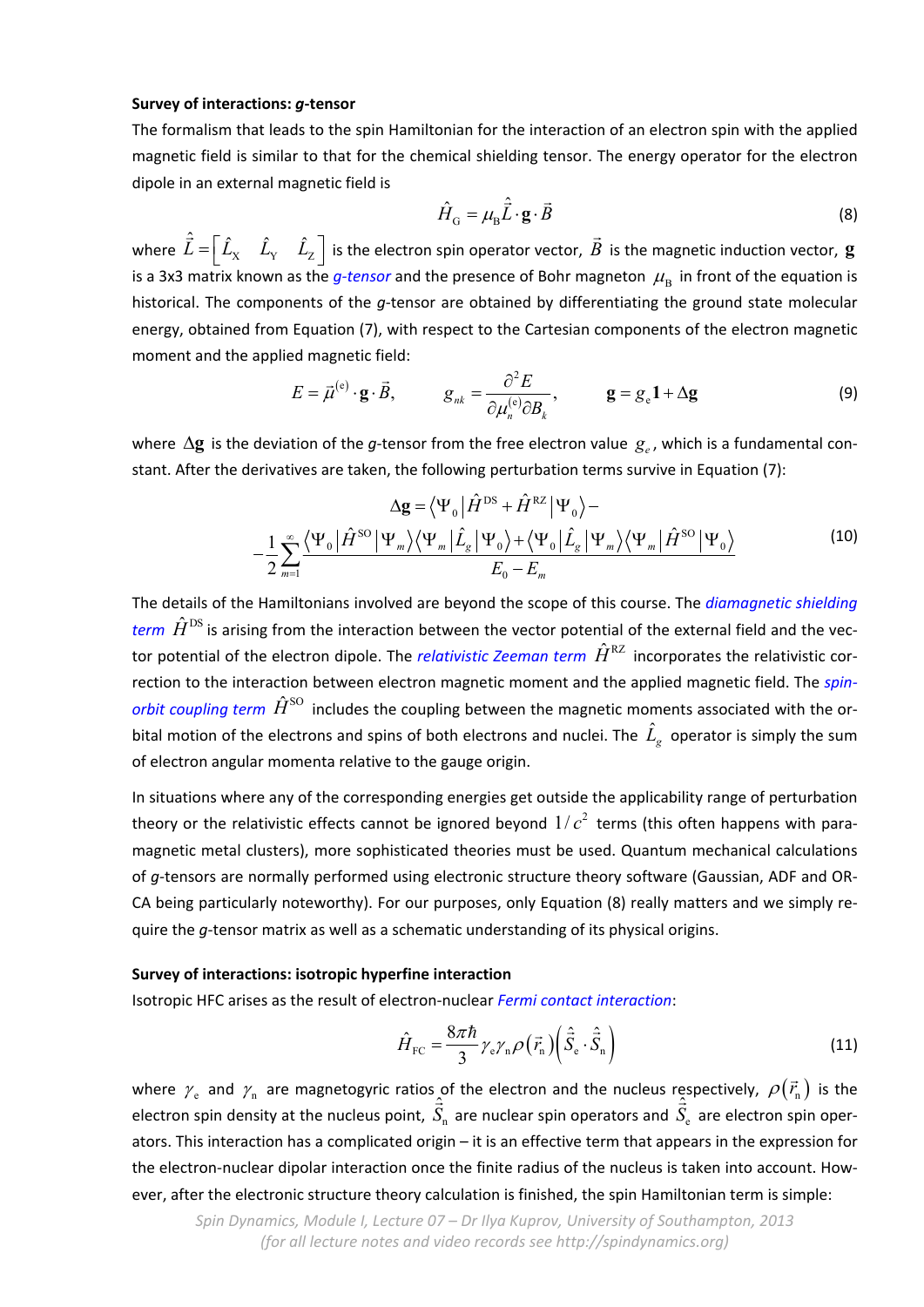$$
\hat{H}_{\rm FC} = a \left( \hat{L}_{\rm x} \hat{S}_{\rm x} + \hat{L}_{\rm y} \hat{S}_{\rm y} + \hat{L}_{\rm z} \hat{S}_{\rm z} \right)
$$
(12)

where *a* is the isotropic hyperfine coupling constant and the two sets of operators refer to the electron and the nuclear spin. Fermi contact interaction is isotropic – it does not change under rotations and is not averaged to zero in liquid state systems.

For historical reasons, hyperfine couplings are measured in units of magnetic field: in Gauss or milliTesla (1 mT = 10 Gauss). These indicate the magnetic field under which the free electron Zeeman frequency is equal to that hyperfine coupling. To convert magnetic field units into angular frequency units, multiply them by the free electron magnetogyric ratio. As a rule of thumb, a hyperfine coupling of 1 Gauss corre‐ sponds to the hyperfine coupling constant of 2.803 MHz or 17.609 $\cdot 10^6$  in angular frequency units.

## **Survey of interactions: anisotropic hyperfine interaction**

Unlike the inter‐nuclear dipolar interaction (which is always axial, see the previous lecture) the electron‐ nuclear dipolar interaction can have a non‐zero rhombicity because it involves a delocalized electron dipole. To obtain the Hamiltonian, the electron spin density distribution must be integrated over:

$$
\hat{H}_{\rm DD} = -\frac{\mu_0}{4\pi} \hbar \gamma_{\rm e} \gamma_n \int \left( \frac{3(\hat{\vec{S}}_{\rm e} \cdot \vec{r}_{\rm en})(\vec{r}_{\rm en} \cdot \hat{\vec{S}}_n)}{r_{\rm en}^5} - \frac{(\hat{\vec{S}}_{\rm e} \cdot \hat{\vec{S}}_n)}{r_{\rm en}^3} \right) \rho(\vec{r}_{\rm e}) d^3 \vec{r}_{\rm e} = \hat{\vec{S}}_{\rm e} \cdot \mathbf{A} \cdot \hat{\vec{S}}_n \tag{13}
$$

where  $\gamma_e$  and  $\gamma_n$  are magnetogyric ratios of the electron and the nucleus respectively,  $\rho(\vec{r}_e)$  is the electron spin density,  $S_{\scriptscriptstyle\rm e}$  $\hat{\vec{S}}_{\text{e}}$  is a vector of electron spin operators,  $\hat{\vec{S}}_{\text{n}}$  $\hat{\vec{S}}_n$  is a vector of nuclear spin operators, en *r*<sub>en</sub> is the electron-nuclear distance vector and the integral is taken over the electron coordinates. Even though the rhombicity of this interaction is in general non‐zero (the result of multiple axialities added together at different orientations), it is still traceless. The Hamiltonian in Equation (13) is often referred to as *anisotropic hyperfine interaction* – unlike the Fermi contact interaction described in the previous section, it does depend on the system orientation and does average to zero in non-viscous liquids.

## **Survey of interactions: inter‐electron dipolar interaction**

To obtain the *inter‐electron dipolar interaction* tensor, the spatial distributions of both electrons must be integrated over:

$$
\hat{H}_{\rm DD} = -\frac{\mu_0}{4\pi} \hbar \gamma_e^2 \iiint \left( \frac{3(\hat{\vec{S}}_1 \cdot \vec{r}_{12})(\vec{r}_{12} \cdot \hat{\vec{S}}_2)}{r_{12}^5} - \frac{(\hat{\vec{S}}_1 \cdot \hat{\vec{S}}_2)}{r_{12}^3} \right) \rho(\vec{r}_1) \rho(\vec{r}_2) d^3 \vec{r}_1 d^3 \vec{r}_2 \tag{14}
$$

where the integral is now taken over the coordinates of both electrons. If the two probability distributions do not overlap, the interaction is traceless, but has non‐zero axiality and rhombicity. For electrons at distances greater than about 15 Angstrom, point dipole interaction is usually a good approximation.

#### **Survey of interactions: exchange interaction**

The exchange coupling is due to the non-classical part of the inter-electron Coulomb repulsion that happens to depend on spin. According to the fermion anti-symmetry constraint, a pair of electrons with spatial wavefunctions  $\{\varphi_1(x), \varphi_2(x)\}\$  and spin states  $\{\alpha, \beta\}\$  can be in four possible states: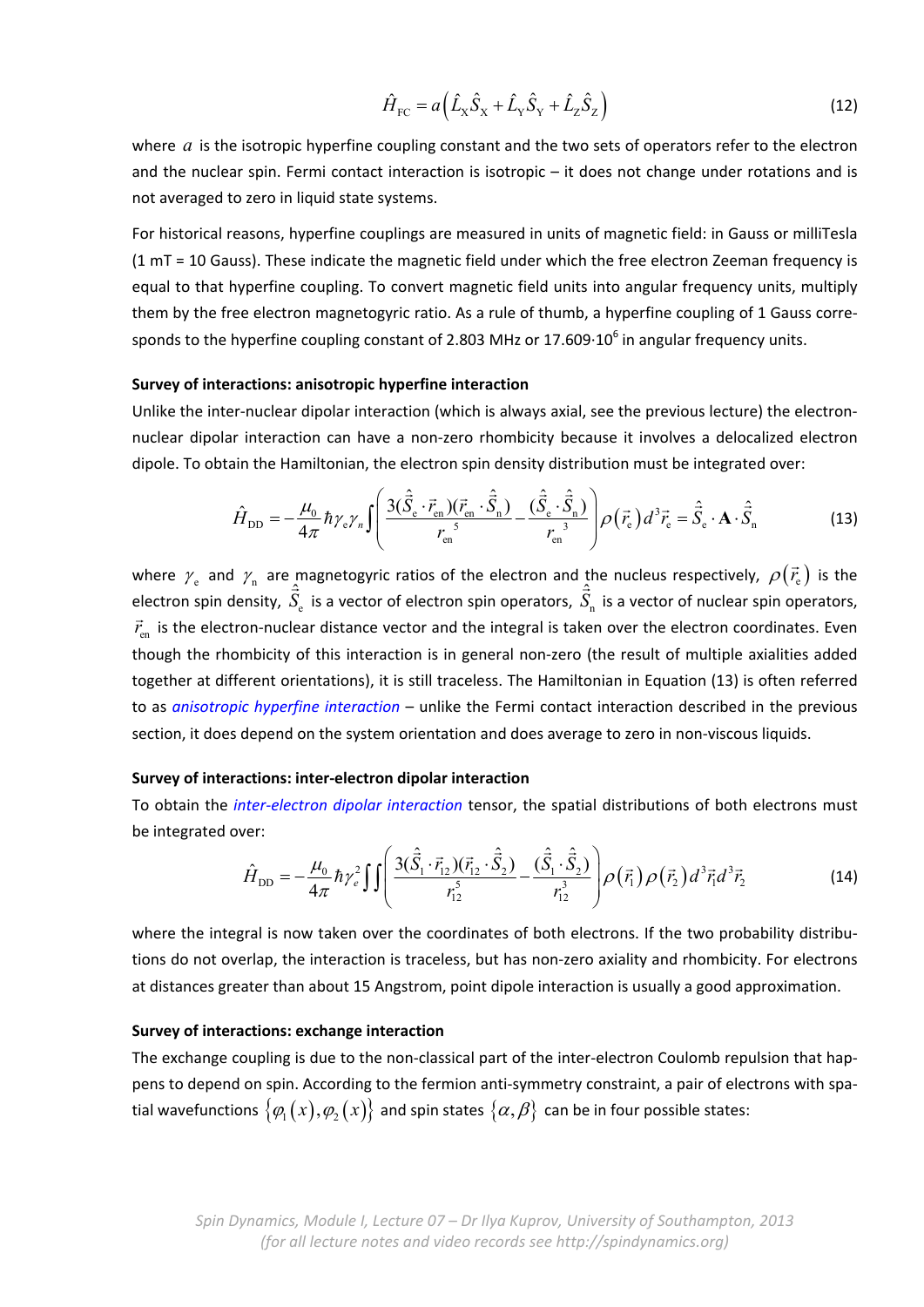$$
\frac{1}{\sqrt{2}}(\varphi_1(x_1)\varphi_2(x_2)+\varphi_2(x_1)\varphi_1(x_2))\frac{\alpha\beta-\beta\alpha}{\sqrt{2}} \quad \text{- "singlet"}
$$
\n
$$
\left\{\varphi_1(x)\right\}\otimes\left\{\alpha\right\}\qquad \Rightarrow \qquad \frac{1}{\sqrt{2}}(\varphi_1(x_1)\varphi_2(x_2)-\varphi_2(x_1)\varphi_1(x_2))\left\{\frac{\alpha\alpha}{\sqrt{2}}\right\}\qquad \text{- "triplet"}
$$
\n
$$
\left\{\varphi_2(x)\right\}\otimes\left\{\beta\right\}\qquad \text{(15)}
$$

The Coulomb interaction energy is different for the singlet and the triplet state:

$$
\frac{1}{2}\int \left(\phi_1^*(x_1)\phi_2^*(x_2) + \phi_2^*(x_1)\phi_1^*(x_2)\right) \frac{1}{r_{12}}\left(\phi_1(x_1)\phi_2(x_2) + \phi_2(x_1)\phi_1(x_2)\right) dV_1 dV_2 =
$$
\n
$$
= \int \left|\phi_1(x_1)\right|^2 \frac{1}{r_{12}} \left|\phi_2(x_2)\right|^2 dV_1 dV_2 + \int \phi_1(x_1)\phi_2^*(x_1) \frac{1}{r_{12}} \phi_2(x_2)\phi_1^*(x_2) dV_1 dV_2
$$
\n(16)

$$
\frac{1}{2}\int (\varphi_1^*(x_1)\varphi_2^*(x_2) - \varphi_2^*(x_1)\varphi_1^*(x_2)) \frac{1}{r_{12}} (\varphi_1(x_1)\varphi_2(x_2) - \varphi_2(x_1)\varphi_1(x_2)) dV_1 dV_2 = \\ = \int |\varphi_1(x_1)|^2 \frac{1}{r_{12}} |\varphi_2(x_2)|^2 dV_1 dV_2 - \int \varphi_1(x_1)\varphi_2^*(x_1) \frac{1}{r_{12}} \varphi_2(x_2)\varphi_1^*(x_2) dV_1 dV_2
$$

The difference is 2*J* , where *J* is the *exchange integral*:

$$
J = \int \varphi_1(x_1) \varphi_2^*(x_1) \frac{1}{r_{12}} \varphi_2(x_2) \varphi_1^*(x_2) dV_1 dV_2 \tag{17}
$$

Note the products of different wavefunctions depending on the same coordinate – for this interaction to be significant, there must be significant overlap between  $\varphi_1(x)$  and  $\varphi_2(x)$ , otherwise the product  $\varphi_1(x_1)\varphi_2^*(x_1)$  would go to zero. To accommodate this as a spin interaction, we must look at the effect that this interaction has in the spin space. The three triplet energy levels would have their energy reduced by *J* :

$$
\langle T_0 | \hat{H}_J | T_0 \rangle = \langle T_{\pm} | \hat{H}_J | T_{\pm} \rangle = -J \tag{18}
$$

and the singlet energy level is raised by *J* :

$$
\langle S|\hat{H}_J|S\rangle = J \tag{19}
$$

The singlet and the triplet are also the eigenfunctions of the Hamiltonian operator because it does not mix them. Using the projector expansion, we therefore get:

$$
\hat{H}_{\chi} = J \frac{\left| \alpha \beta - \beta \alpha \right\rangle \left\langle \alpha \beta - \beta \alpha \right|}{2} - J \left| \alpha \alpha \right\rangle \left\langle \alpha \alpha \right| - J \frac{\left| \alpha \beta + \beta \alpha \right\rangle \left\langle \alpha \beta + \beta \alpha \right|}{2} - J \left| \beta \beta \right\rangle \left\langle \beta \beta \right| \tag{20}
$$

When written in terms of the projection operators of individual spins, this transforms into:

$$
\hat{H}_{\rm X} = \left(\left|\alpha\alpha\right\rangle \quad \left|\alpha\beta\right\rangle \quad \left|\beta\alpha\right\rangle \quad \left|\beta\beta\right\rangle\right) \begin{pmatrix}\n-J & 0 & 0 & 0 \\
0 & 0 & J & 0 \\
0 & J & 0 & 0 \\
0 & 0 & 0 & -J\n\end{pmatrix} \begin{pmatrix}\n\left|\alpha\alpha\right| \\
\left|\alpha\beta\right| \\
\left|\beta\alpha\right| \\
\left|\beta\beta\right|\n\end{pmatrix} \tag{21}
$$

We will shift the overall energy reference point (which is arbitrary anyway) by *J* / 2 upwards to make this matrix traceless. The resulting coupling matrix:

*Spin Dynamics, Module I, Lecture 07 – Dr Ilya Kuprov, University of Southampton, 2013 (for all lecture notes and video records see http://spindynamics.org)*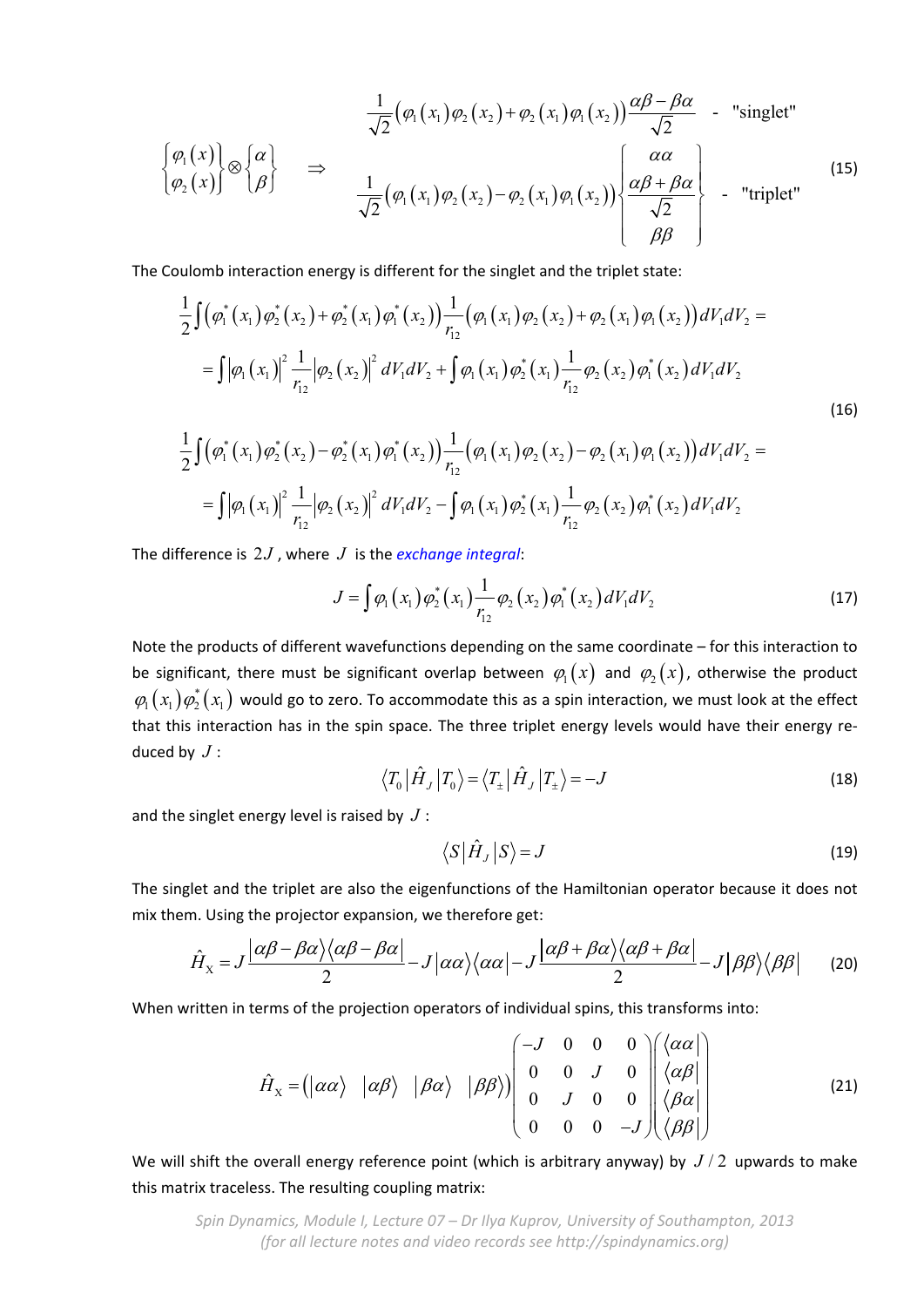$$
\hat{H}_x = (\vert \alpha \alpha \rangle \vert \vert \alpha \beta \rangle \vert \vert \beta \alpha \rangle \vert \vert \beta \beta \rangle) \begin{pmatrix}\n-J/2 & 0 & 0 & 0 \\
0 & J/2 & J & 0 \\
0 & J & J/2 & 0 \\
0 & 0 & 0 & -J/2\n\end{pmatrix} \begin{pmatrix}\n\langle \alpha \alpha \vert \\
\langle \alpha \beta \vert \\
\beta \alpha \vert \\
\langle \beta \beta \vert\n\end{pmatrix}
$$
\n(22)

happens to be proportional to the matrix produced by the two-spin isotropic coupling Hamiltonian that we saw in the previous lecture (prove the equation below as an exercise):

$$
\hat{\vec{L}} \cdot \hat{\vec{S}} = \hat{L}_{\rm x} \hat{S}_{\rm x} + \hat{L}_{\rm y} \hat{S}_{\rm y} + \hat{L}_{\rm z} \hat{S}_{\rm z} = \begin{pmatrix} 1/4 & 0 & 0 & 0 \\ 0 & -1/4 & 1/2 & 0 \\ 0 & 1/2 & -1/4 & 0 \\ 0 & 0 & 0 & 1/4 \end{pmatrix}
$$
(23)

We can therefore conclude that the two-electron exchange interaction effectively manifests itself as an isotropic spin‐spin coupling with the following Hamiltonian:

$$
\hat{H}_{\rm X} = -2J\ \hat{\vec{L}} \cdot \hat{\vec{S}} = -2J\left(\hat{L}_{\rm X}\hat{S}_{\rm X} + \hat{L}_{\rm Y}\hat{S}_{\rm Y} + \hat{L}_{\rm Z}\hat{S}_{\rm Z}\right)
$$
(24)

The exchange interaction also has more complicated (but smaller) contributions which are not isotropic. From the algebraic perspective, these anisotropic contributions mix with the inter-electron dipolar coupling and zero‐field splitting. The latter two are also, strictly speaking, not separate in their physical na‐ ture. For this reason, the three electron spin couplings (dipolar, exchange and ZFS) are often difficult to separate during the analysis of experimental data – the only reliable classification is algebraic.

# **Survey of interactions: zero‐field splitting**

The situation is more complicated when the unpaired electrons do overlap and the system consequently has to be described in terms of the total electron spin. The end result is an effective quadratic interaction of the total electron spin with itself, known as *zero field splitting*:

$$
\hat{H}_{\text{ZFS}} = \hat{\vec{S}} \cdot \mathbf{D} \cdot \hat{\vec{S}} \tag{25}
$$

The only universal definition of **D** is via the derivative of the total molecular energy with respect to the components of the total electron dipole moment:

$$
D_{ij} = \frac{\partial^2 E}{\partial \mu_i \partial \mu_j} \tag{26}
$$

where *i* and *j* indices run over  $\{x, y, z\}$ . In very high-spin electron systems, fourth-order and higher field-independent terms may appear – a consequence of spin dynamics no longer being a small perturbation to the electronic structure theory Hamiltonian.

## **Visualization of spin interactions**

It is often necessary to represent spin interactions in a visual form showing the orientation of the corresponding tensors relative to the molecular frame of reference. There are two primary schools of thought in this regard:

1. Ellipsoid plots: a sphere is drawn at an appropriate location (at the nucleus in the case of nucleus‐centered interactions, such as CSA / HFC / NQI, and at the spin density centroid for the *g*‐ tensor and other electron spin interactions). The sphere is scaled by the absolute values of the

*Spin Dynamics, Module I, Lecture 07 – Dr Ilya Kuprov, University of Southampton, 2013 (for all lecture notes and video records see http://spindynamics.org)*